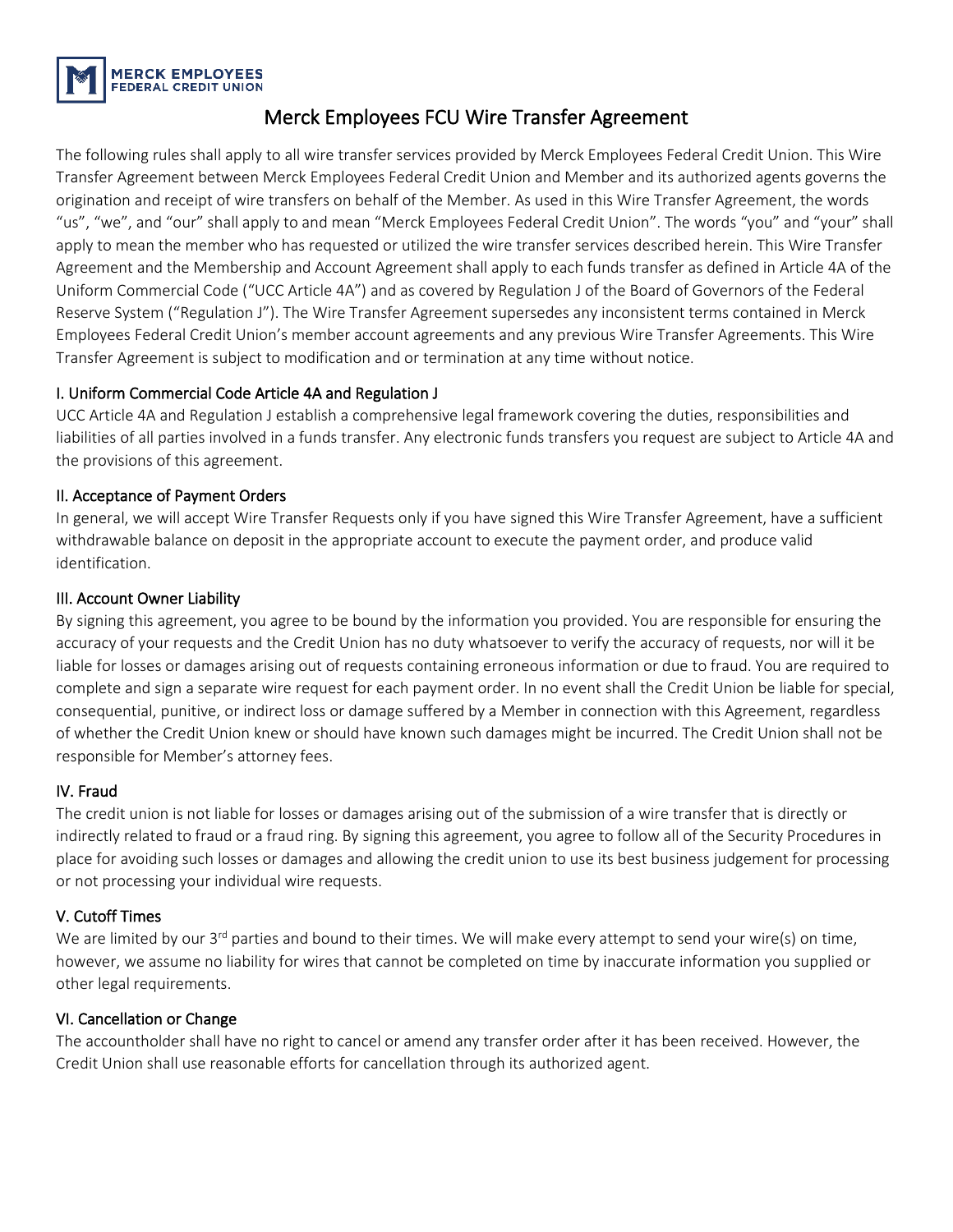#### VII. SECURITY PROCEDURES

#### Wire Password

You select the following wire password to be used to verify your identity as described above (minimum 5 characters):\_\_\_\_\_\_\_\_\_\_\_\_\_\_\_\_\_\_\_\_\_\_\_\_\_\_\_\_\_\_\_

#### Initial:

The credit union will use a variety of methods to ascertain your proper identity, including photo identification, address verification, out of wallet questions, and other means.

#### VIII. Acknowledgments

You acknowledge these Security Procedures are commercially reasonable and that you have accepted such Security Procedures offered by the credit union after due consideration of all such alternatives and your business circumstances including the size, type, and frequency of payment orders that you anticipate initiating with the credit union.

You agree to accept our business judgment when handling your wire transactions.

You hereby acknowledge that you will be liable for any wire transfer payment order or communication amending or cancelling a wire transfer payment order, whether or not authorized, that is issued in your name and accepted by Merck Employees Federal Credit Union in compliance with these agreed upon Security Procedures as outlined in section VII of this agreement.

You agree to follow these Security Procedures when requesting any wire transfer and agree that if you do not follow these instructions, your wire request will NOT be accepted.

#### IX. Impossibility of Performance

The credit union will not be liable for failure to comply with the terms of a wire transfer agreement caused by legal constraint, interruption, or failure of transmission and/or communications facilities, war, emergency, labor dispute, act of nature, or other circumstances beyond our control other than those claims resulting from the gross negligence or willful wrongdoing of the Credit Union.

#### X. Indemnification

You hereby indemnify the credit union, its agents, and employees against any loss, liability, or expense (including attorney's fees) resulting from or arising out of any claim of any person in connection with any matters subject to this agreement.

#### XI. Fees

We will charge you the appropriate fee according to our current fee schedule for each wire transfer payment order you give to us. If wiring instructions you provide are incorrect and the wire transfer is returned to us for any reason, any fees you paid will not be refunded to you. You will be liable to the credit union for any losses or expenses caused by the error. Freedom Federal Credit Union makes no warranties with respect to fees charged by other financial institutions with respect to your payment orders.

#### XII. Your Liability for Incorrect Information

If you give us a payment order that identifies a beneficiary (the person to whom you are wiring funds) by name and account number, the beneficiary's financial institution may pay the beneficiary on the basis of the number provided to us by you and consider that number to be proper identification. This will be true even if the number you provided to us identifies a person different from the named beneficiary unless otherwise provided by law or regulation. If you give us a payment order that identifies the beneficiary's financial institution in the funds transfer by name and routing and transit or other identifying number, we, as well as the receiving financial institution, may rely on the number provided to us by you as the proper identification. This will be true even if the number provided identifies a financial institution that is different from the named financial institution unless otherwise provided by law or regulation.